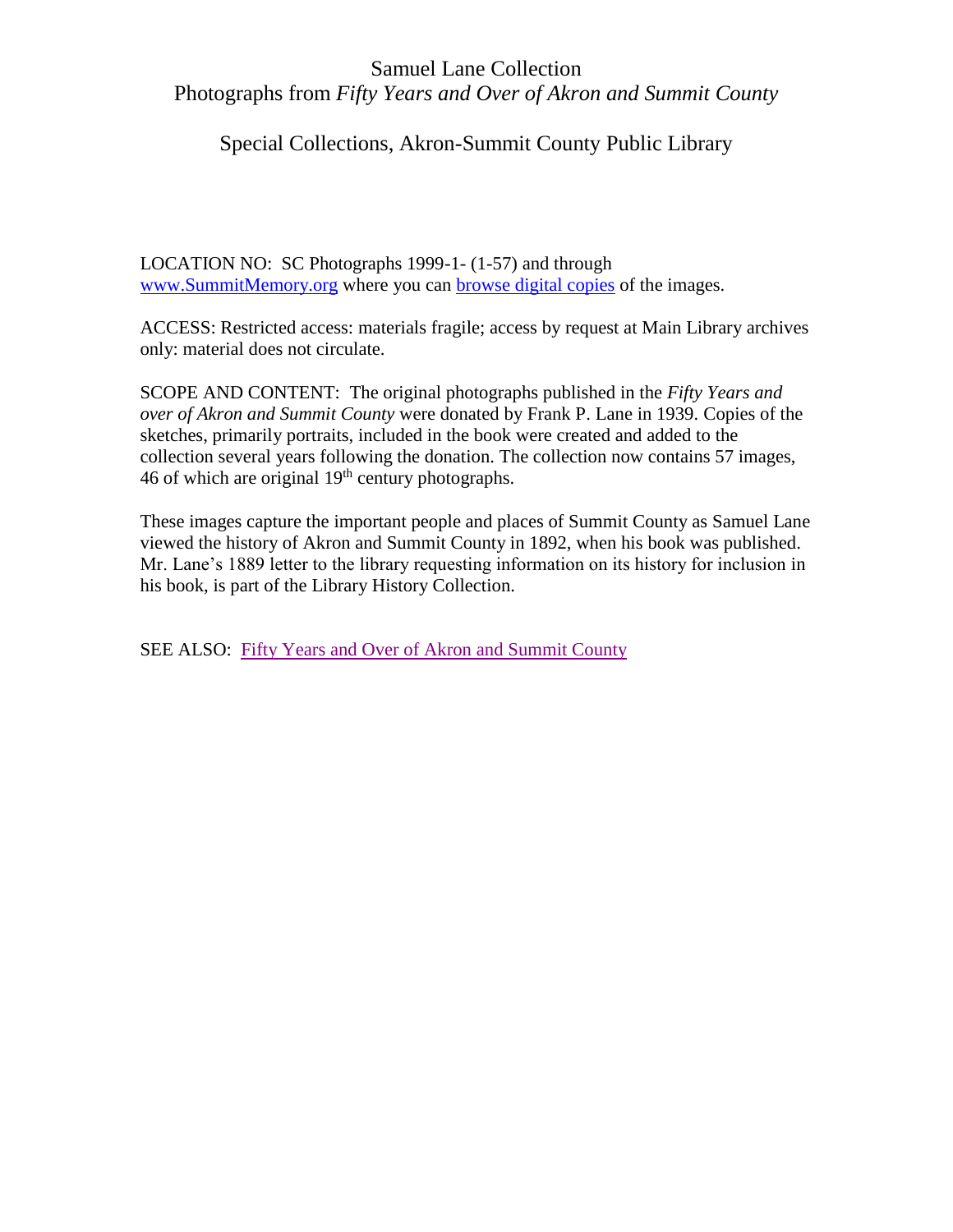## Special Collections, Akron-Summit County Public Library

### IMAGE LIST BY SUBJECT

BIOGRAPHY

| Name                                     | Accession # | Page in Lane |
|------------------------------------------|-------------|--------------|
| Brown, John                              | 1999-1-1    | 584          |
| Conger, Arthur L.                        | 1999-1-2    | 470          |
| Crosby, Dr. Eliakim                      | 1999-1-3    | 637          |
| Edison, Thomas, A.                       | 1999-1-4    | 500          |
| Edison, Mrs. Thomas, A. SEE MILLER, MINA |             |              |
| <b>King, Judge Leicester</b>             | 1999-1-5    | 557          |
| Lane, Samuel A.                          | 1999-1-6    | 1            |
| Miller, Mina                             | 1999-1-7    | 500          |
| Perkins, Col. George Tod                 | 1999-1-8    | 157          |
| Perkins, Gen. Simon (Jr.)                | 1999-1-9    | 238          |
| Perkins, Gen Simon (Sr.)                 | 1999-1-10   | 34           |
| Seiberling, John Franklin                | 1999-1-11   | 467          |

#### BUILDINGS-AKRON

| Name                                        | Accession # | Page in Lane |
|---------------------------------------------|-------------|--------------|
| <b>Akron City Building, 1891.</b>           | 1999-1-12   | 451          |
| <b>Akron Water Works, 1891.</b>             | 1999-1-13   | 452          |
| <b>Central Fire Station, 1891.</b>          | 1999-1-14   | 349          |
| Fire Station No. 2, 1891.                   | 1999-1-15   | 349          |
| Fire Station No. 4, 1891.                   | 1999-1-16   | 349          |
| NY, PA, & OH Depot, 1890.                   | 1999-1-17   | 627          |
| Schumacher Mill, after fire, 1886.          | 1999-1-18   | 346          |
| <b>Summit County Children's Home, 1891.</b> | 1999-1-19   | 1091         |
| <b>Summit County Courthouse, 1891.</b>      | 1999-1-20   | 105          |
| <b>Summit County Infirmary, 1864-65.</b>    | 1999-1-21   | 1088         |
| Union Depot, 1890.                          | 1999-1-22   | 626          |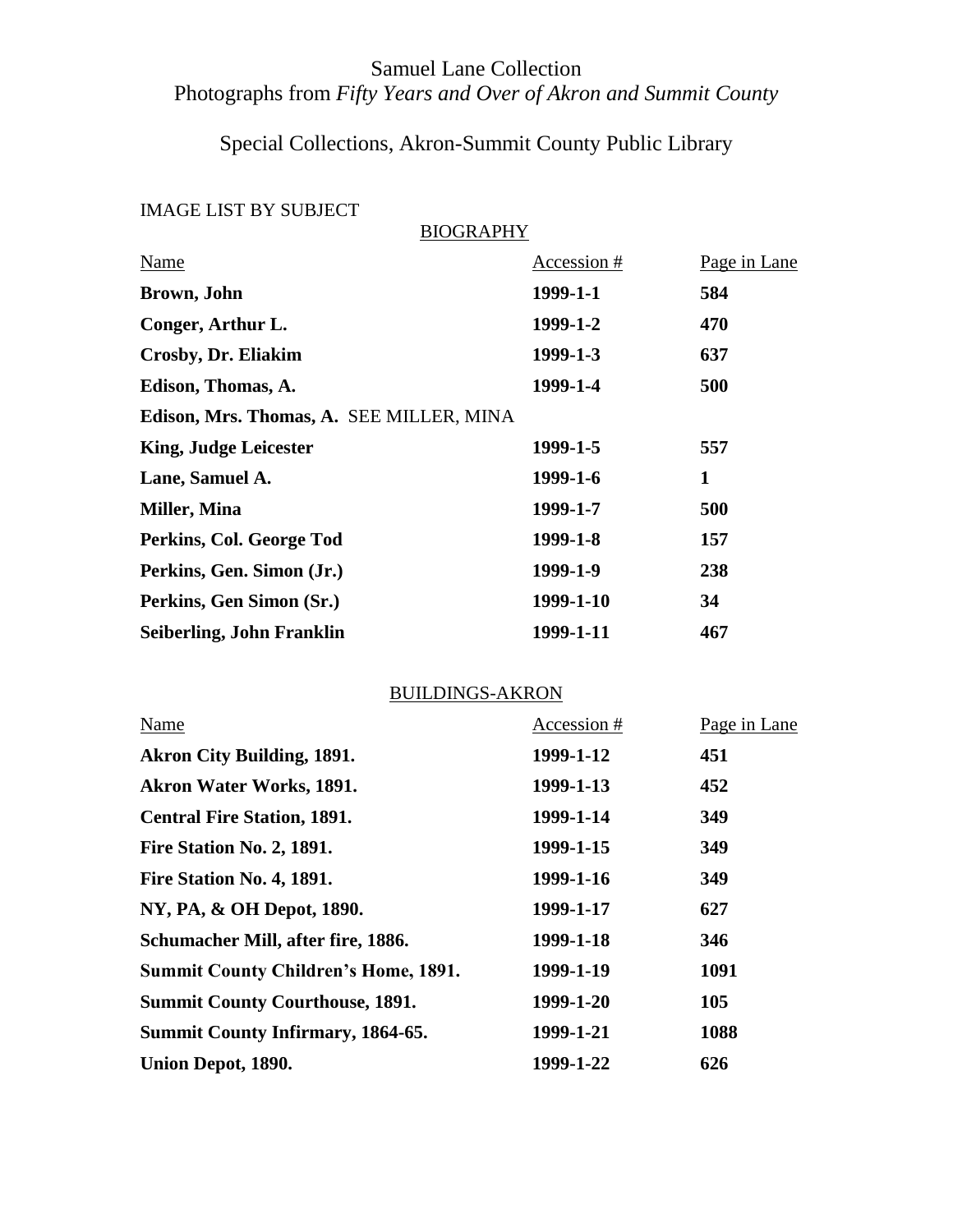## Special Collections, Akron-Summit County Public Library

#### CANALS-PENNSYLVANIA AND OHIO

| <b>Name</b>                                 | Accession # | Page in Lane |
|---------------------------------------------|-------------|--------------|
| S. Main St. from near rear of Howard, 1870. | 1999-1-23   | 74           |

| CEMETERIES-AKRON-AKRON RURAL (GLENDALE) CEMETERY |               |              |  |
|--------------------------------------------------|---------------|--------------|--|
| <b>Name</b>                                      | Accession #   | Page in Lane |  |
| <b>Before Memorial Chapel, 1874.</b>             | 1999-1-24     | 247          |  |
| Superintendent's Lodge, 1891.                    | 1999-1-25     | 243          |  |
| Lewis Miller's Duck Pond, 1891.                  | 1999-1-26     | 254          |  |
| <b>Upper Duck Pond, 1891.</b>                    | 1999-1-27     | 250          |  |
| <b>Near Robinson and Howard Monuments, 1891.</b> | 1999-1-28     | 248          |  |
| Cemetery, 1891.                                  | 1999-1-29     | 247          |  |
| <b>Soldier's Memorial Chapel, 1875.</b>          | 1999-1-30     | 251          |  |
| CHURCHES-AKRON                                   |               |              |  |
| <b>Name</b>                                      | $Accession #$ | Page in Lane |  |
| <b>First Congregational Church, 1891.</b>        | 1999-1-31     | 191          |  |
| <b>First Universalist Church, 1891.</b>          | 1999-1-32     | 480          |  |
| <b>New German Reformed Church, 1891.</b>         | 1999-1-33     | 203          |  |
| St. Bernard Parochial School, 1891.              | 1999-1-34     | 148          |  |
| St. Paul's Episcopal Chapel, 1891.               | 1999-1-35     | 199          |  |
| <b>Trinity Lutheran and Parsonage, 1891.</b>     | 1999-1-36     | 206          |  |

#### DOWNTOWN AKRON

#### STREETS AND ROADS-AKRON

| <b>Name</b>                       | Accession # | Page in Lane |
|-----------------------------------|-------------|--------------|
| Aerial view from West Hill, 1879. | 1999-1-37   | 90           |
| Aerial view from West Hill, 1879. | 1999-1-38   | 90           |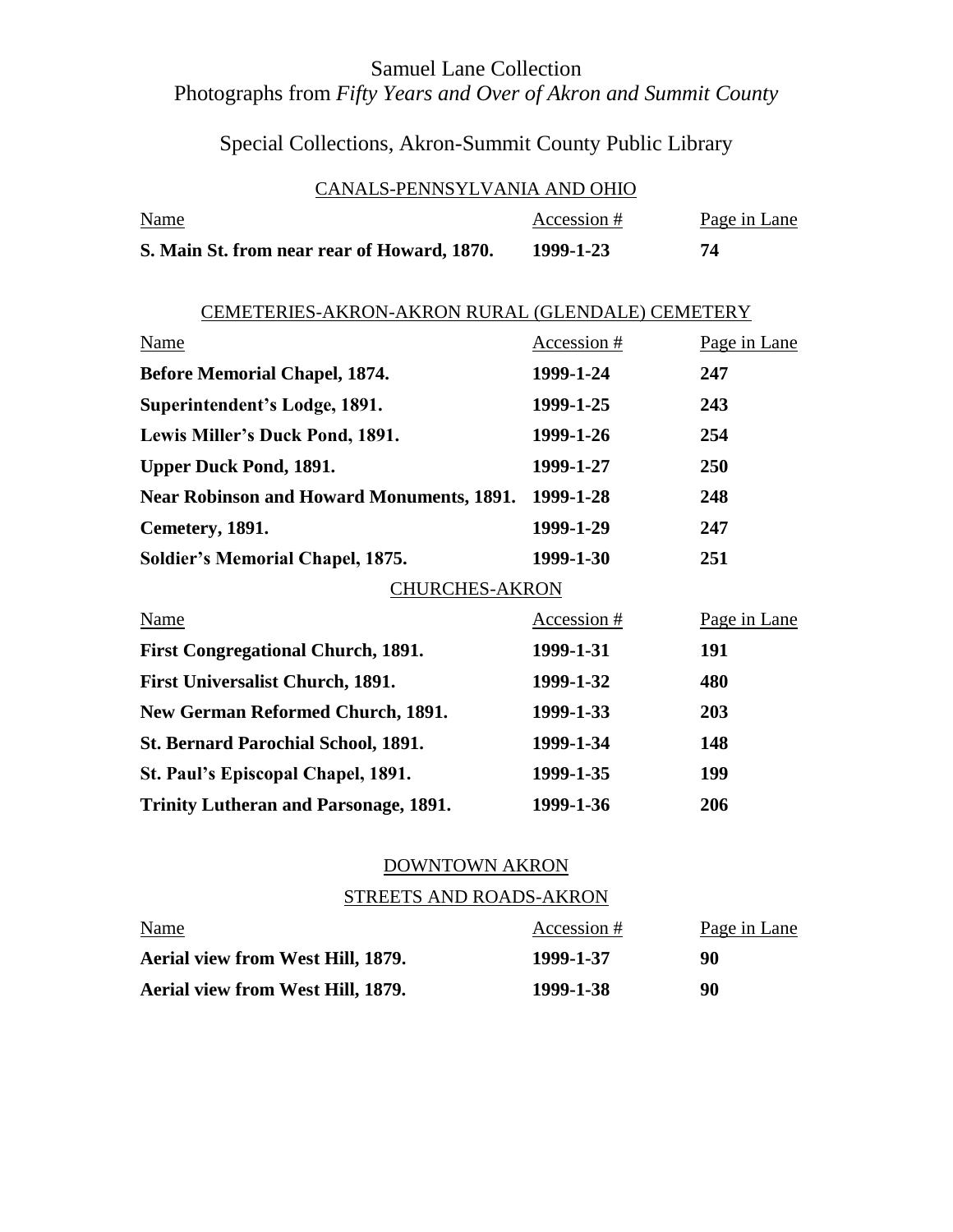## Special Collections, Akron-Summit County Public Library

#### HOTELS-AKRON

| Name                                 | Accession $#$             | Page in Lane |
|--------------------------------------|---------------------------|--------------|
| Hotel Buchtel, 1891.                 | 1999-1-39                 | 494          |
|                                      |                           |              |
|                                      | <b>HOUSES</b>             |              |
| Name                                 | Accession #               | Page in Lane |
| Conger, Arthur L."Irving Lawn"       |                           |              |
| Ash St., Akron, 1890.                | 1999-1-40                 | 550          |
|                                      | NEIGHBORHOODS-NORTH AKRON |              |
| Name                                 | Accession #               | Page in Lane |
| "View of ancient North Akron," 1853. | 1999-1-41                 | 448          |
| View of North Akron, 1891.           | 1999-1-42                 | 448          |
|                                      |                           |              |
|                                      | NEIGHBORHOODS-WEST AKRON  |              |
| Name                                 | Accession #               | Page in Lane |
| Aerial view from West Hill, 1890.    | 1999-1-43                 | 70           |
|                                      | STREETS AND ROADS-AKRON   |              |
| Name                                 | Accession #               | Page in Lane |
| Howard St.,                          |                           |              |
| East side, looking north from        |                           |              |
| near Cherry St., 1873.               | 1999-1-44                 | 329          |
| <b>Howard St.</b>                    |                           |              |
| West side, looking north from        |                           |              |
| Near Cherry St., 1873.               | 1999-1-57                 | 309          |
| <b>Howard St.</b>                    |                           |              |
| Looking south from Market, 1891.     | 1999-1-45                 | 462          |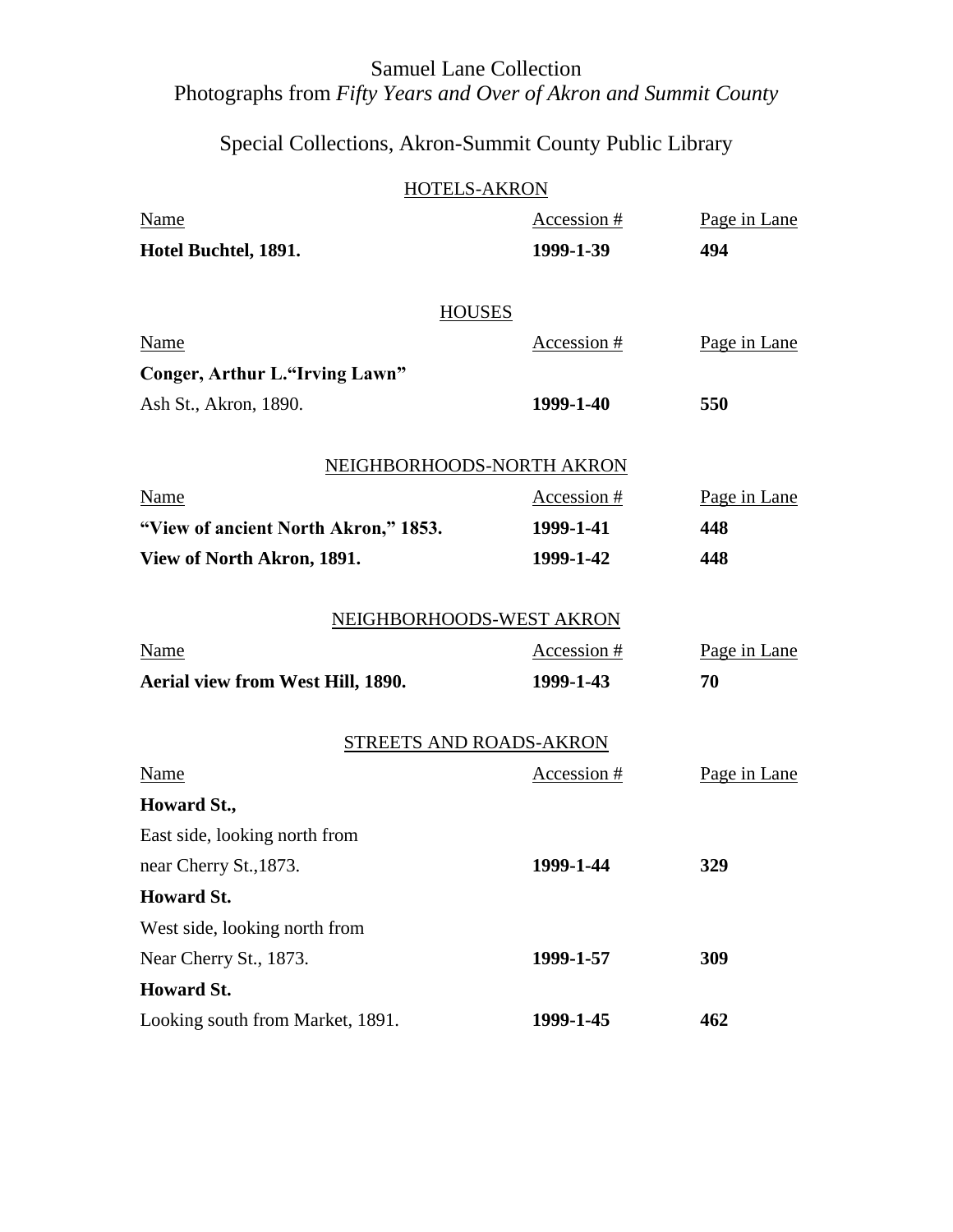## Special Collections, Akron-Summit County Public Library

#### STREETS AND ROADS-AKRON

| <b>Name</b>                                    | Accession # | Page in Lane |
|------------------------------------------------|-------------|--------------|
| <b>Howard St.</b>                              |             |              |
| West side of Howard St.                        |             |              |
| From Market to Mill, 1891.                     | 1999-1-47   | 462          |
| <b>Howard St.</b>                              |             |              |
| West side of North Howard St., 1891.           | 1999-1-46   | 482          |
| Main St.                                       |             |              |
| North Main St. from Market St.,                |             |              |
| Showing old P and O Canal, 1875.               | 1999-1-49   | 73           |
| Main St.                                       |             |              |
| West side of Main St. between Mill and Market, |             |              |
| O'Neil's Dry Goods in photo, 1891.             | 1999-1-48   | 527          |
| <b>Market St.</b>                              |             |              |
| North side of Market St. from Howard           |             |              |
| to Main, 1891.                                 | 1999-1-50   | 484          |
| <b>Market St.</b>                              |             |              |
| North side of Market St. from Main to High,    |             |              |
| Academy of Music on corner, 1891.              | 1999-1-51   | 458          |
| <b>Market St.</b>                              |             |              |
| South side of Market St.                       |             |              |
| from Howard to Main, 1891.                     | 1999-1-54   | 450          |
| <b>Market St.</b>                              |             |              |
| South side of Market St.                       |             |              |
| from Main to High, 1891.                       | 1999-1-52   | 460          |
| <b>Market St.</b>                              |             |              |
| West Market St. from Howard St., 1858.         | 1999-1-53   | 453          |
| Tallmadge Road, 1891.                          | 1999-1-55   | 231          |